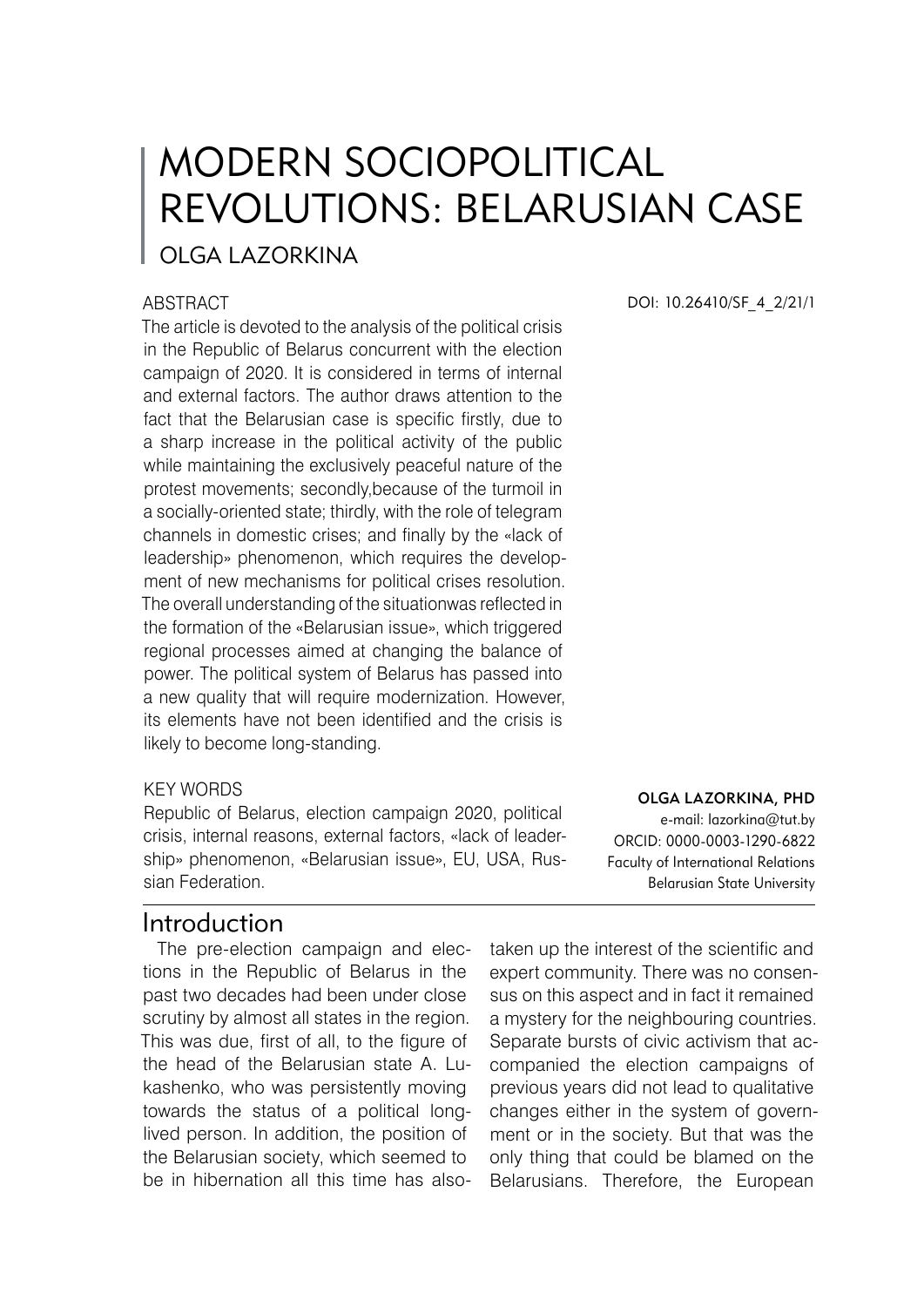Union and even the United States did not forget about Belarus. It did not become an outcast country. Moreover, a controversial country that had every chance to take its proper place in the region over time.

The geopolitical position of the Republic of Belarus had always been extremely important. In other terms, Belarus has derived from a buffer state to a connecting bridge between Europe and Asia. Vast Russia, on the one hand, and a powerful military bloc of NATO, on the other, were the determining factors in the state's foreign policy. By 2020, the Republic of Belarus became stronger in regional status and weaker in terms of its economic dependence. But all the partners of Belarus were absolutely sure that the country should preserve its sovereignty and had the capacity to do so.

## The beginning of the internal political crisis

The beginning of 2020 could hardly foreshadow an impending storm. Despite the difficult relations with the Russian Federation, which entered a phase of aggravation for a number of reasons, Belarus reaped the fruits of success in the international arena in 2019. For the first time in many years, it was possible to reach a fairly stable and predictable relationship with Poland. Other European states enthusiastically supported Belarus's policy of maintaining sovereignty, despite the significant difficulties in the country's economy associated with energy dependence on Russia. The United States joined the general European chorus. Before long, it was possible to conclude an agreement on oil supplies from the United States with the mediation of Poland.

Furthermore, the coronavirus that reached the European continent also had drastic impact. Fear and confusion of the world community in front of a new invisible enemy divided the countries into a camp of commanders who quickly assessed the combat situation and made adequate decisions and soldiers left without commanders. There were still others, whose actions did not reveal any clear strategy, but also could not be identified as fear. The position of Belarus, or rather the head of the Belarusian state, first caused surprise and irony, then incomprehension and, finally, sharp rejection and criticism. However, external assessment in this case played a secondary role. The reaction of the country's citizens is more important in a crisis. The coronavirus had a surprising effect. The Belarusians rallied. They provided each other with all possible assistance, organized a volunteer movement to help doctors, wrote appeals and claims, collected money for medical staff. The Belarusians hadn't realized they became the public. They felt the taste of the opportunity to express their opinion and grasped the importance of correlation between the state and people in the situation of crisis.

Thus, the upcoming election campaign and elections faded into the background. The announcement of the date aroused interest only among the expert community. But nothing in their assessment predicted anything exceptional. This opinion was entirely shared by the current government. Even the appearance of new presidential candidates, absolutely unfamiliar to the general public, did not attract much attention. The Belarusian leadership reacted to the candidates surprisingly calm and even ironically. They were the former director of Belgazprombank V. Babariko and the head of the Hi-Tech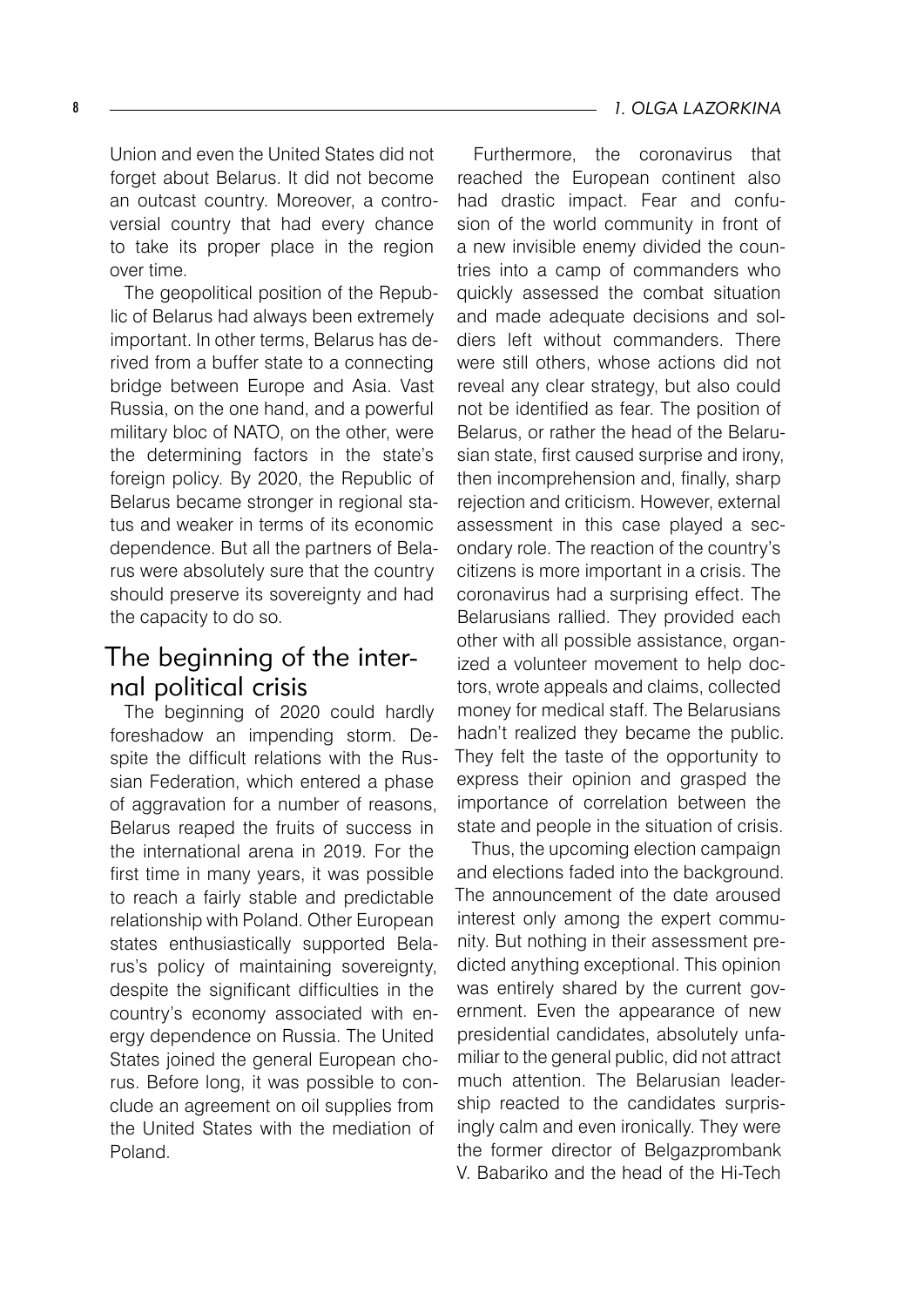Park V. Tsepkalo. They were treated in a classical way – absence of political weight means they can only be viewed as political adventurers. As subsequent events showed, it was a big strategic mistake. The same situation occurred to S. Tikhanovskaya, who unexpectedly for everyone announced her candidacy. A. Lukashenko explained to the Belarusians that the Constitution of the Republic of Belarus was not meant for a woman-president, and the Belarusian society was not mature enough for this<sup>1</sup>.

The wrong evaluation of the current government opponents led to the fact that in practice the election campaign was not carried out by the incumbent President. On the contrary, everything was performed to prove that the elections had already been practically won and that August 9 would be just a formality. At one of the meetings on May 25 A. Lukashenko said that he had somehow kept his distancefrom the election campaign and it would be difficult for him to get involved in the election process. In addition,it was ordered to outline a new composition of the Government before the elections. The reason for this decision was explained by the idea that people should understand who they will work with after the elections. The head of state stressed that this was already a kind of tradition, not an innovation. At the same time, there were some claims about absence of pressure on people's choice<sup>2</sup>. Such statements were more likely to disorient the population

than generate trust. In July, during his working trips around the country and at the meetings, A. Lukashenko chose the tactics of a confident leader of the country who does noteven consider any alternative election result. All his speeches concerned the country's future development plans . Simultaneously, the use of the word «Maidan», which Belarus might face as well, added alarming notes tohis speeches . In his opinion, the main task was to save the country, and the presidential election was a collateral issue<sup>5</sup>. The President summarized his positions in the Address to the Belarusian people, which had been postponed since spring. The essence of his speech was that the country had achieved tremendous success over the years, Belarus was a tasty morsel for many neighbouring countries, any reforms would lead the country to disaster, the power in Belarus is in the hands of ordinary people and it reflects their opinion. The climax of the political crisis, which had been concealed, was reflected in the final phrase: «One doesn't betray the beloved one» .

The Belarusian public, hardened by the coronavirus, were just biding the time. By the beginning of the election campaign,

Посещение Минского тракторного завода, 29 May 2020, Официальный интернет-портал Президента Республики Беларусь, http://president.gov.by/ru/ news\_ru/view/poseschenie-minskogo-traktornogozavoda-23712/ (accessed: 19.9.2020).

Совещание по актуальным социально-экономическим и политическим вопросам,25 May 2020, Официальный интернет-портал Президента Республики Беларусь, http://president.gov.by/ru/news ru/view/soveschanie-po-aktualnym-sotsialnoekonomicheskim-i-politicheskim-voprosam-23668/ (accessed: 13.9.2020).

Встреча с педагогическим активом Беларуси. 29 June 2020, Официальный интернет-портал Президента Республики Беларусь, http://president.gov.by/ru/news ru/view/vstrecha-s-pedagogicheskim-aktivombelarusi-23915/ (accessed: 10.10.2020).

Рабочая поездка в Пуховичский район, 24 July 2020, Официальный интернет-портал Президента Республики Беларусь, http://president.gov.by/ru/news\_ru/ view/rabochaja-poezdka-v-puxovichskij-rajon-24101/ (accessed: 4.9.2020).

Посещение войсковой части 3214 внутренних войск МВД в Минске, 28 July 2020, Официальный интернет-портал Президента Республики Беларусь,http:// president.gov.by/ru/news ru/view/poseschenievojskovoj-chasti-3214-vnutrennix-vojsk-mvd-v-minske-24124/(accessed: 1.10.2020).

Послание белорусскому народу и Национальному собранию, 4 August 2020, Официальный интернет-портал Президента Республики Беларусь.// http://president.gov.by/ru/news\_ru/view/poslaniebelor usskomu-na rodu-i-natsional nomu-sobraniju-24168/ (accessed: 17.10.2020).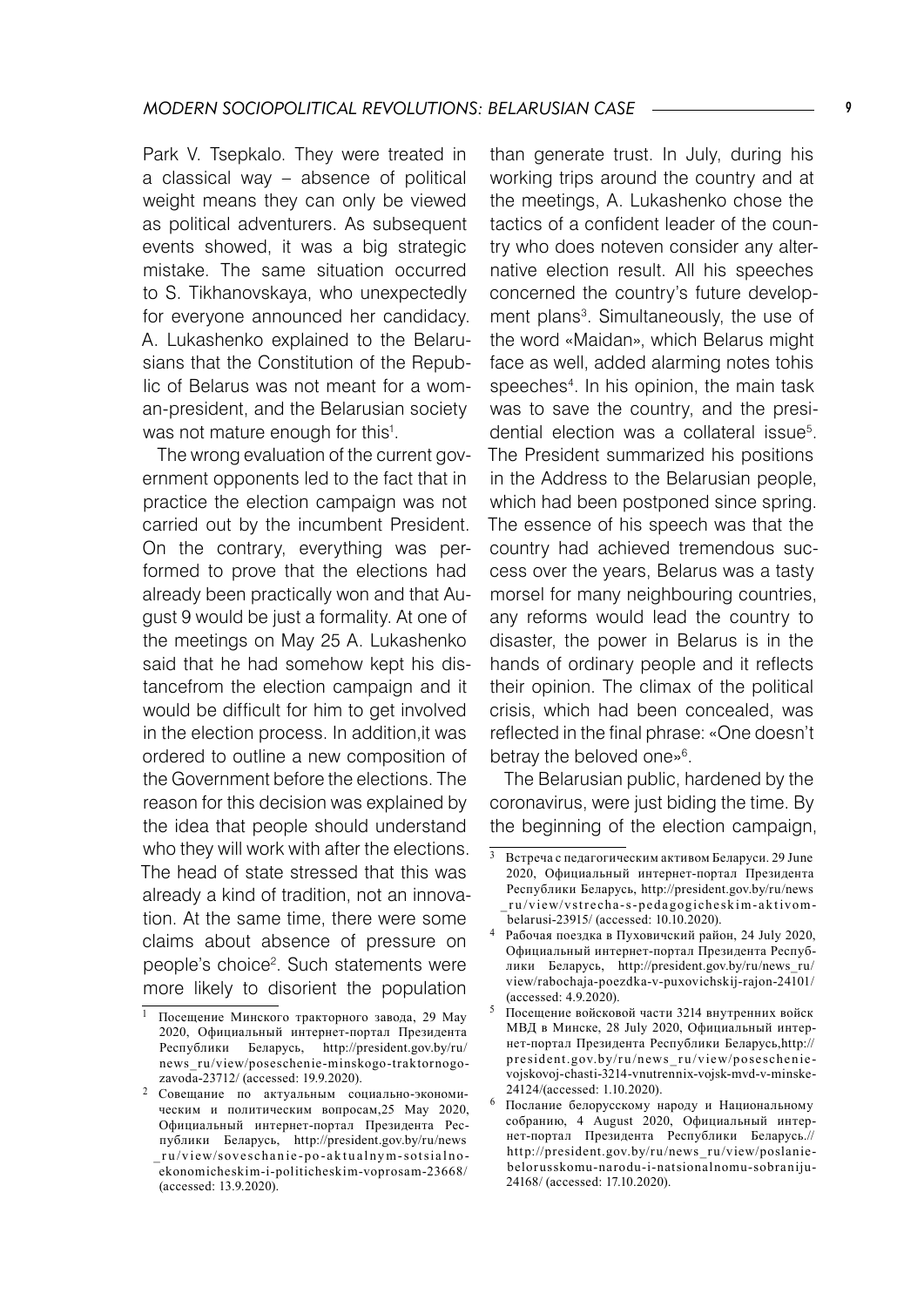the formation of a parallel world, which began to take shape with the onset of the pandemic was completed. Therefore, the eventsdeveloped in two directions and constituted two parts of the same election campaign. Their presence clearly manifested itself with theIt turned obvious since the beginning of the campaign. The discontent of the population with the actions of the authorities and the worsening economic situation led to the fact that the little-known blogger S. Tikhanovsky started to draw numerous audiences by May. His message was plain, he realized that his task was to let people express their views on painful things. He introduced neither pre-election strategy, nor complicated programs. He offered the Belarusians a discussion and provided a platform for it . So the intellectuals entered the struggle. They could not but attracted the attention ofthe other part of the Belarusians, who were more sophisticated and demanding. The representative of the pride of the Belarusian economy, the IT sector<sup>8</sup>, and the banker with 20 years' experience in one of the leading banks in the countrypresented a striking contrast to both systemic and traditional opposition<sup>9</sup>. It was their lack of political experience that played a crucialrole in gaining public confidence. A political campaign contrary to all the classical canons began.

The reaction of the current government was quite predictable. The tactics, as in previous years, was focused on discrediting opponents and cleaning up the political field. S. Tikhanovsky and V. Babariko were ranked as the accused and dropped out of the election race already in June. The campaign entered the second phase, which was called «female». S. Tikhanovsky's wife Svetlana nominated her candidacy for the President of the Republic of Belarus<sup>10</sup>. The headquarters were united and as a result so-called «triumvirate» was formed – Tihanovskaya, Kolesnikova and Tsepkalo. The Belarusian public experienced another shock. The three women actually challenged not only the current government, but also the men of Belarus in general. They gathered thousands of rallies across the country and did the main thing – gave birth to hope for change. As a result, S. Tikhanovskaya was registered as a candidate and received a formal opportunity to compete for the post of the head of the Belarusian state.

#### Internal reasons

The expert community and the media inside the country and abroad unanimously noted the main feature of the presidential campaign this year – the unprecedented activity of the electorate. At the same time, it would be wrong to assert that the Belarusians hadn't been active at all in such periods so far. They have just achieved a new quality level. In this regard, it is important to understand the reasons for the change in the behavior of the electorate.

In general, the reasons for any crisis can be divided into direct and indirect one. The difficulties in their classification for the Republic of Belarus lies in the absence of sociological studies that can

 $7$  «Меня сравнивали с Дудем, Навальным и Зеленским, но я – Тихановский, какой есть». Интервью главного оппозиционера Беларуси, 26 May 2020, RTVI, https://rtvi.com/broadcast/ya-tikhanovskiy-kakoy-estintervyu-glavnogo-oppozitsionera-belarusi/ (accessed: 7.9.2020).

Валерий Цепкало. 8 May 2020, Facebook, https:// www.facebook.com/tsepkalo/posts/3168936513156859 (accessed: 11.9.2020).

ВикторБабарико.12 May 2020, Facebook, https://www. facebook.com/vdbabariko/posts/10217277415430295 (accessed: 11.9.2020).

<sup>10</sup> Жена Сергея Тихановского подает документы в ЦИК на регистрацию своей группы,15 May 2020, Tut.by, https://news.tut.by/elections/684787.html?c (accessed: 13.10.2020).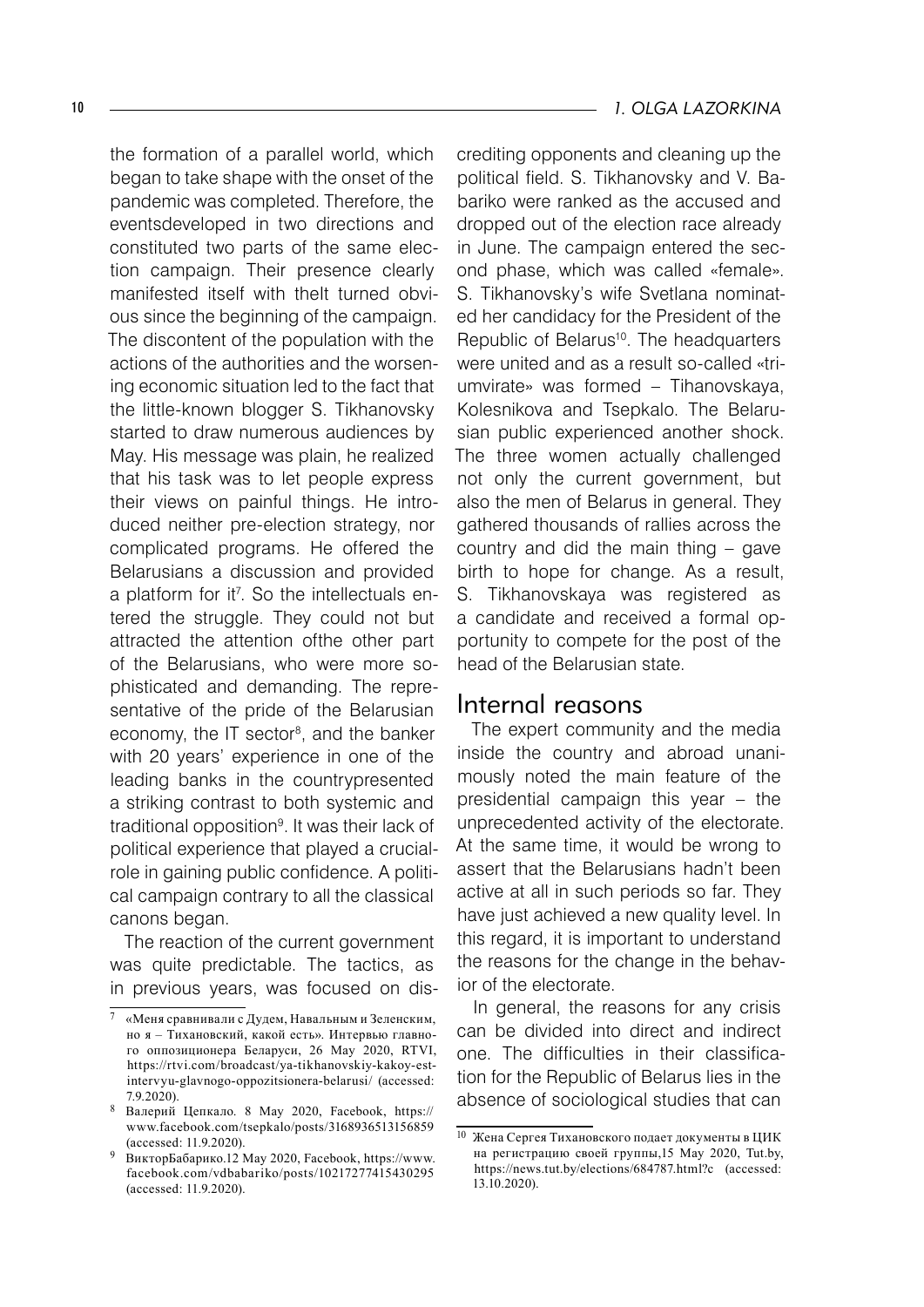give at least approximate answers to the issues raised. In this regard, these reasons should be assessed conventionally. The direct reasons that had a noticeable impact on the election campaign are as follows:

- there was a generation change. The average age of the population according to statistics as of January 1, 2019 is 40.5 years. Moreover, in Minsk this figure is 38.8 years. This is the age of maturity while remaining active. The category from 18 to 44 years old includes 3,509,753 people. Among them there are 675 253 people agedfrom 18 to 24 years old, who were born in 1996-2002 and grew up in a completely different information space. The age group from 25 to 34 years old includes 1,454,079 people. They were born during the collapse of the Soviet Union. But the 1990s, the most difficult period in the entire post-Soviet space simply could not remain in their memory due to their age. The group that in reality observed and could analyze the achievements of Belarus over the past 26 years, while being at the peak of working activity (35-44 years) amounted to 1,380,421 people<sup>11</sup>. Older persons, A. Lukashenko's traditional electorate, could not change their views. All in all, 5,818,955 people took part in the elections. The turnout was 84.3 percent $12$ ;
- the ruling elite has passed into the stage of degeneration, which is characterized in the Belarusian case by

lop-sided government, the formation of persistent beliefs leading to political miscalculations. In this regard, an effective response to crisis conditions did not correspond to the situation. The combination of strength and persuasion has exhausted itself and gradually transformed into a model based on power as a method of control<sup>13</sup>;

- the nature of the social outlook in the country has changed. The public was under tremendous pressure of many sources of information. Belarus is not a closed country. The shifts that have taken place in the consciousness of the public have become so evident that it is simply impossible to ignore them. Today we can state the birth of a new type Belarusian – a specific socio-historical actor who has shifted the solution of social problems from the sphere of civil relations to the sphere of state-political ones;
- the open political rivalry game in Belarus has always been minimized, but there was a fairly free expression of the citizens' opinions. The liberalization of the information field became especially noticeable during the pandemic. The current government simply ignored the growing activity of Belarusians in terms of expressing opinions. Moreover, the rhetoric of the authorities has not undergone any significant changes. In this regard, the correct communication style never chosen. As a result, the public misinterpreted most of the messages. Its expectations were not only met, but in most cases were rejected as unnecessary.

Collateral reasons are no less important, as they frequently trigger changes. First of all, it is necessary to name the

<sup>11</sup> Половозрастная структура населения Республики Беларусь на 1 января 2019 г. и среднегодовая численность населения за 2018 год, 23 April 2020, https://www.belstat.gov.by/ofitsialnayastatistika/publications/izdania/public\_bulletin/index 13474/(accessed: 30.9.2020).

<sup>12</sup> Обитогах выборов Президента Республики Беларусь в 2020 году, 14 August, Центризбирком, http://rec. gov.by/sites/default/files/pdf/2020/inf9.pdf (accessed: 29.9.2020).

<sup>13</sup> Femia J. Pareto and Political Theory. Routledge, London, 2006. p. 70.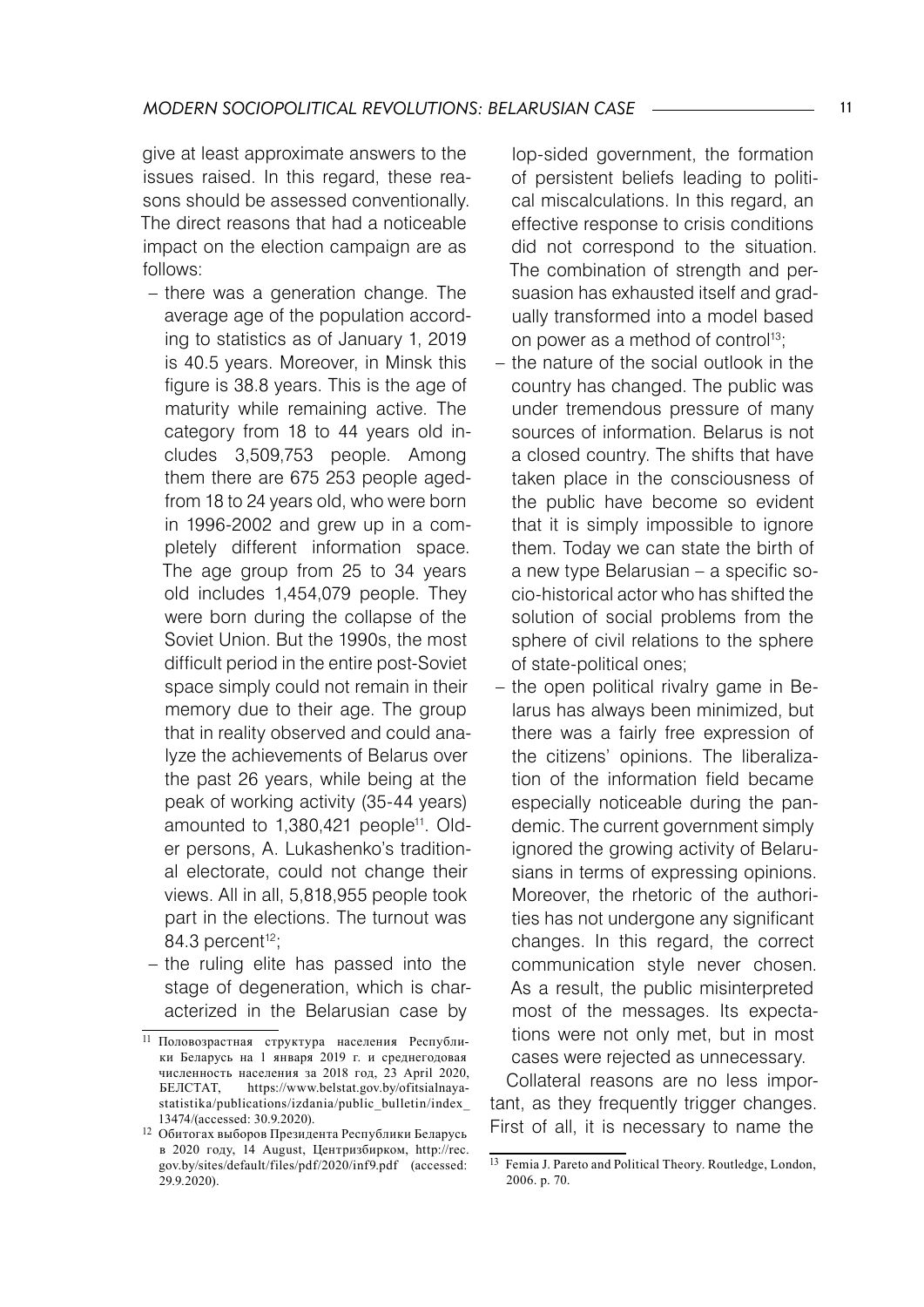COVID-19 pandemic. Fear was the natural reaction of people to something that is outside and absolutely imperceptible, which causes death. It laid a brick in the building of discipline and synergy that were extremely essential during the election campaign. In addition, the economic factor played a significant role. The Belarusian economy was not ready for quick restructure. Neither was business. The small proportion of Internet services played a fatal role in the first month of the pandemic. Trade came to a standstill and, as a result, many retail facilities were forced to curtail their activities, which lead to an unvoiced protest of the Belarusian entrepreneurs against the background of messages from the EU and the USA about multimillion-dollar aid from the state to business. And the assistance program that was finally adopted did not have such an effect. The business community looked at it with distrust.

Thus, the Belarusian state faced the whole complex of challenges which slowly consolidated into a single stream and developed without interference of the state. Afterwards they laid the foundation to future changes.

#### External factors

The topic of external interference had become practically the main one since the beginning of the election campaign. Actually, no innovations in the approaches of the Belarusian authorities were proposed to the public. However, the Russian Federation, a key partner country over the past 20 years, was named as a candidate state for destabilizing the situation in Belarus. This choice was not entirely unexpected, since bilateral relations by the spring of 2020 entered the phase of «cold confrontation». The multi-vector principle had never been implemented to

such an extent. Belarus received full and unconditional support from the European community in preserving its sovereignty. The visit of the US Secretary of State M. Pompeo to Minsk consolidated this success14 . The final step was the agreement on oil supplies from the United States andwith Poland's consent to reverse deliveries via the Druzhba pipeline<sup>15</sup>.

The topic of Russian interference in the election campaign was greatly facilitated by the fact that one of the opponents of the incumbent President headed the Gazprombank branch in Belarus. By the way, this seemed real against the background of the growing complications in the relations with Russia. Part of the Belarusian society felt offended by repeated reproaches for financial support from Russia. A. Lukashenko's rhetoric, especially statements about the decline in the level of relations from fraternal to partnership, found support among a certain part of the population. In this regard, the emergence of the «Wagner Group» in Belarus was the logical conclusion of the story of Russian intervention<sup>16</sup>. The demonstrative detention, disclosure of all names and negotiations with Ukraine on the possible extradition of some of them should have shown the iron resolution of A. Lukashenko's to retain not only his power, but also the country's sovereignty. In fact, it was the pre-election campaign of A. Lukashenko, who focused his efforts on the issue of sovereignty. And the

<sup>14</sup> ГоссекретарьСШАМайклПомпеоприбылсвизитомв-Минск, 1 February 2020, БЕЛТА, https://www.belta.by/ politics/view/gossekretar-ssha-majkl-pompeo-pribyl-svizitom-v-minsk-378012-2020/ (accessed: 17.10.2020).

<sup>&</sup>lt;sup>15</sup> Польский PERN сообщил о планах запуска «Дружбы» в реверс, 28 February 2020, Интерфакс-Запад. URL.: https://interfax.by/news/biznes/novosti\_ \_kompaniy/ 1272157/ (accessed: 20.10.2020).

<sup>16</sup> Под Минском задержаны 32 боевика иностранной частной военной компании, 29 July 2020, БЕЛТА, https://www.belta.by/incident/view/pod-minskomzaderzhany-32-boevika-inostrannoj-chastnoj-voennojkompanii-400470-2020/ (accessed: 25.10.2020).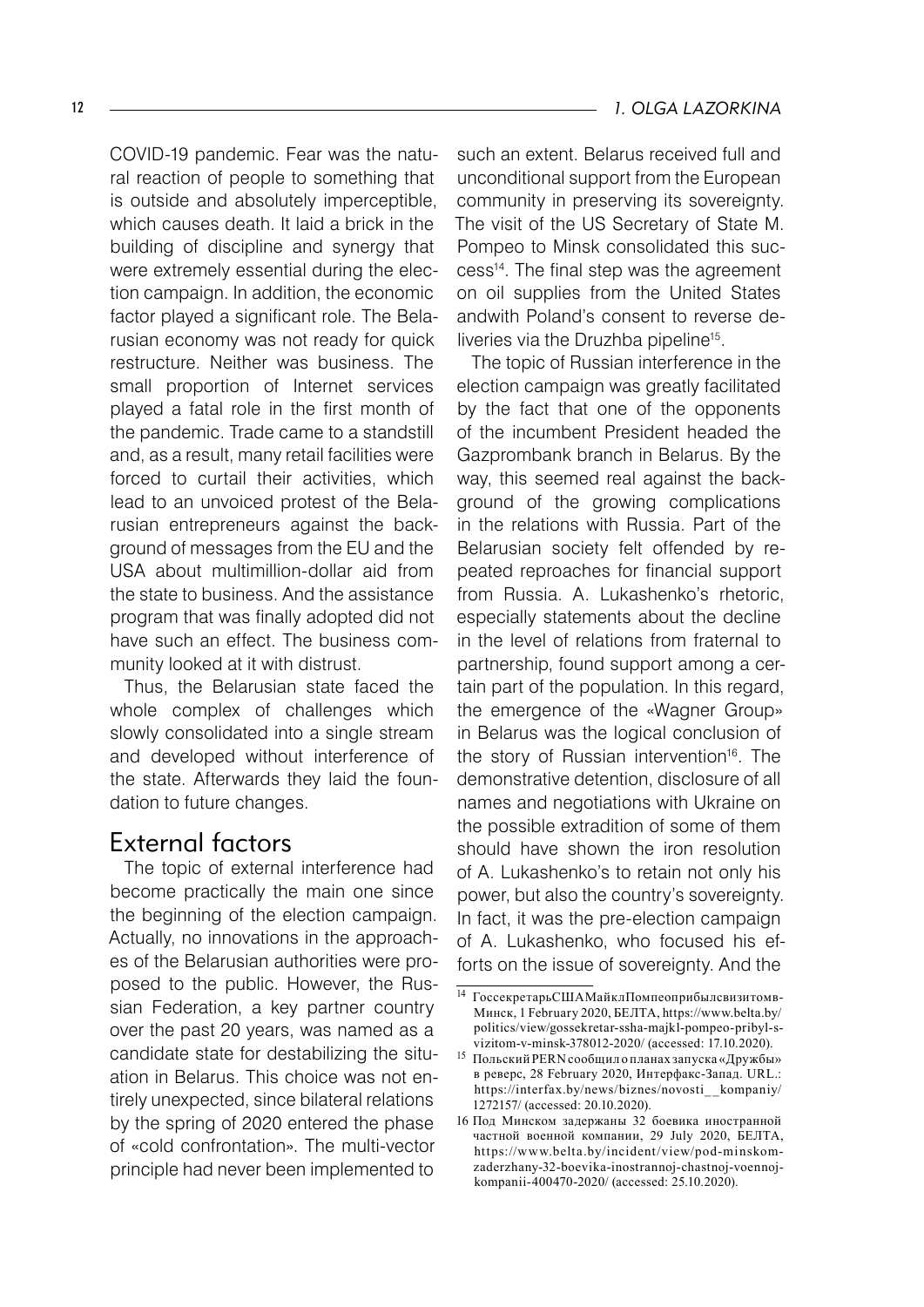theme of Russian intervention enhanced its scale.

The situationwas changed dramatically on the election day. The scale of the protests in the very first days after the elections could no longer be explained by Russian interference. Official news reports emphasized that predominantly young people took part in the protests. And the selection of such target audience required a change of coordinators. The traditional players in this field were the European Union and the United States. On August 10, A. Lukashenko named specific countries that were standing behind the swinging of the situation in Belarus. They were Poland, Great Britain and the Czech Republic<sup>17</sup>. The arrow was pointed at Poland to a greater extent, since there was concrete evidence – a considerable activity of the telegramchannel «NEXTA», whose headquarters were located in Warsaw. This channel had become the subject matter among the Belarusian authorities.

The reaction of the European Union countries to the tough actions of the security forces in the first days after the elections grew like a snowball. It couldn't have been otherwise. The EU believed that it was no use evaluating hastily and making null and void all the achievements of the election campaign. But after the elections, the issue entered the sphere of values, primarily democratic rights and freedoms. And yet European political «heavyweights» were in no hurry to make harsh assessments. However, the neighboring countries of Belarus

acted practically as a united front<sup>18</sup>. Their opinion about the actions of the Belarusian authorities and the elections in general was unambiguous and categorical.

In these circumstances, A. Lukashenko took a sharp political turn. On August 14, he handed over 32 so-called militants from the «Wagner Group» to the Russian side<sup>19</sup>, and on August 15 he announced the need to call the President of Russia V. Putin20. On August 21, A. Lukashenko directly accused the United States of planning and implementing the protests in Belarus<sup>21</sup>. Thus, he logically completed the second line in the external factor of the political crisis in Belarus.

For more than two months now, the confrontation between Belarus and the EU and periodically with the United States has been developing. Belarusian and foreign experts put forward many conspiracy theories regarding the external factor. Most of them agree that a key role was played by outside interference. At the same time, it should be noted that the actions of the Belarusian authorities intensified the role of the external factor. Today the «Belarusian issue» is being discussed only in relation to Russia. And

<sup>17</sup> Встреча с председателем Исполнительного комитета – исполнительным секретарем СНГ Сергеем Лебедевым, 10 August 2020, Официальный интернет-портал Президента РеспубликиБеларусь,http://president. gov.by/ru/news\_ru/view/vstrecha-s-predsedatelemispolnitelnogo-komiteta-ispolnitelnym-sek retaremsng-sergeem-lebedevym-24220/ (accessed: 22.9.2020).

<sup>&</sup>lt;sup>18</sup> Presidents of Lithuania, Estonia, Latvia and Poland call for action on Belarus, 13 August 2020, President. ee, https://www.president.ee/en/meedia/press-releases/ 16115-presidents-of-lithuania-estonia-latvia-and-poland-call-for-action-on-belarus/index.html (accessed: 27.09.2020).

<sup>19</sup> По ходатайству Генерального прокурора Российской Федерации задержанные ранее на территории Республики Беларусь российские граждане возвращены в РФ, 14 August 2020, Генеральная прокуратура Российской Федерации, https://genproc. gov.ru/smi/news/genproc/news-1886440/ (accessed: 18.10.2020).

<sup>20</sup> СовещаниевоДворцеНезависимости, 15 August 2020, Официальный интернет-портал Президента Республики Беларусь, http://president.gov.by/ru/ news\_ru/view/soveschanie-vo-dvortse-nezavisimosti-24300/ (accessed: 23.9.2020).

 $^{21}\,$ Лукашенко: нам готовили эту заварушку, планируют это и направляют США,21 August 2020, БЕЛТА, https://www.belta.by/president/view/lukashenko-namgotovili-etu-zavarushku-planirujut-eto-i-napravljajutssha-403655-2020/ (accessed: 14.9.2020).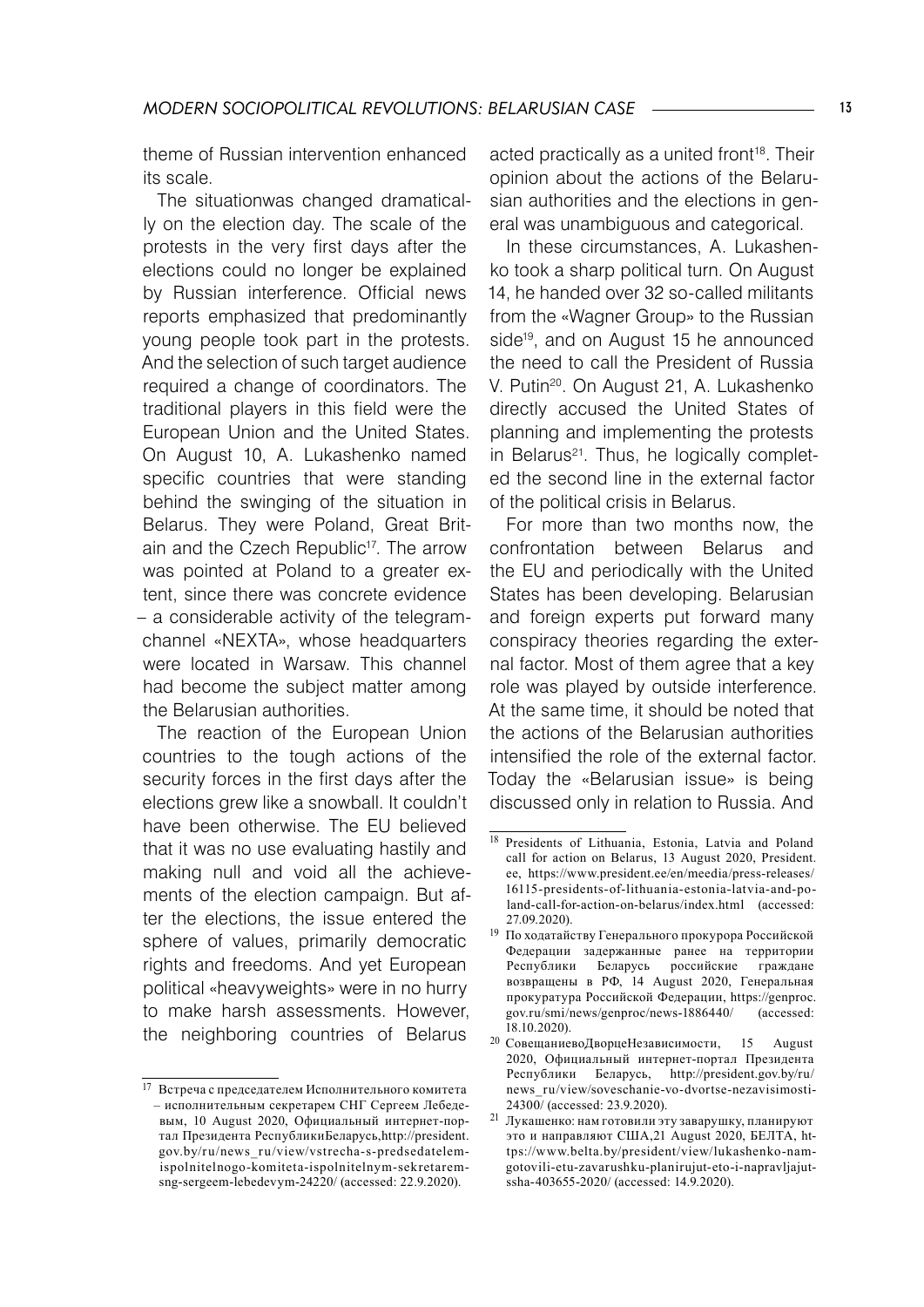it is very complicated to judge whether the Russian Federation itself benefits from this.

## Election campaign after the vote

The situation that developed in Belarus after the elections didn't fit any previously known scenarios. The foreign media could not find a suitable word to identify it. The Belarusian protests in Belarus and Russia were immediately dubbed the «Maidan». However, it is clear that there are very few similarities. The absence of a clear leader, the extremely peaceful nature of the protest movement, and revolutionary romanticism have become hallmarks of the protest movement. This set of characteristics had caused a lot of expert comments. Particular attention was paid to the absence of the leader of the protest movement. The opinion was almost unanimous – the Belarusian protests were doomed to failure. There was no candidate for negotiations. Experts rarely mentioned that the political field had been cleaned before the elections. Actually, everyone wanted the leader justto appear out of nowhere, and more important, it was to be such a person that A. Lukashenko would immediately agree to negotiate with.This utopia has been circulating for a long time. Former presidential candidate S. Tikhanovskaya was not suitable for this role, although only she had formal grounds for starting negotiations. Her expulsion from the country did not cause public excitement. This was primarily due to the peculiarities of the political situation in Belarus. For 26 years, the country has been led by one man who is generally said to be a strong leader. In 2020, part of the Belarusian society voted for changes in political life. And it did not simplymean to replace

one strong leader with another. That was why they were less interested in leaders in general. They just wanted to bring changes to the political game. This was the effect of the romanticism of the situation as a whole. Since the classical political science did not leave any chances for **Belarusians** 

Understanding of political and other processes was simplified for a long time, whichhad an impact on the formation of such an approach of the Belarusian opposition-minded part of society. Active propaganda in the media eventually convinced people that there was a common desire to deceive the public behind complex approaches. The pseudo-scientific style of expert publications made it possible to think that politics and economics can and should be explained plainly. Therefore, the election programs of the candidates also did not attract the interest of the general public. The main thing was the changes, which included A. Lukashenko's resignation. Clear programs for the country's future development have not yet been worked out and weren'tin demand among the public.

The political crisis in Belarus was developing in spite of all theories and practices. Special attention should be paid to the actions of the authorities. The statement about the support of A. Lukashenko by 80% of the voters which was officially made by the Central Election Commission led to the fact that he went out to the square to meet with his own voters. In fact, the post-election campaign began. The Belarusian experts recalled that the last timewhen A. Lukashenko carried out such actionswas in the 90-s. At a meeting on August 16, he said that he did notsupport gatherings of the squares, but he had to call citizens for help so that they would protect him and the country.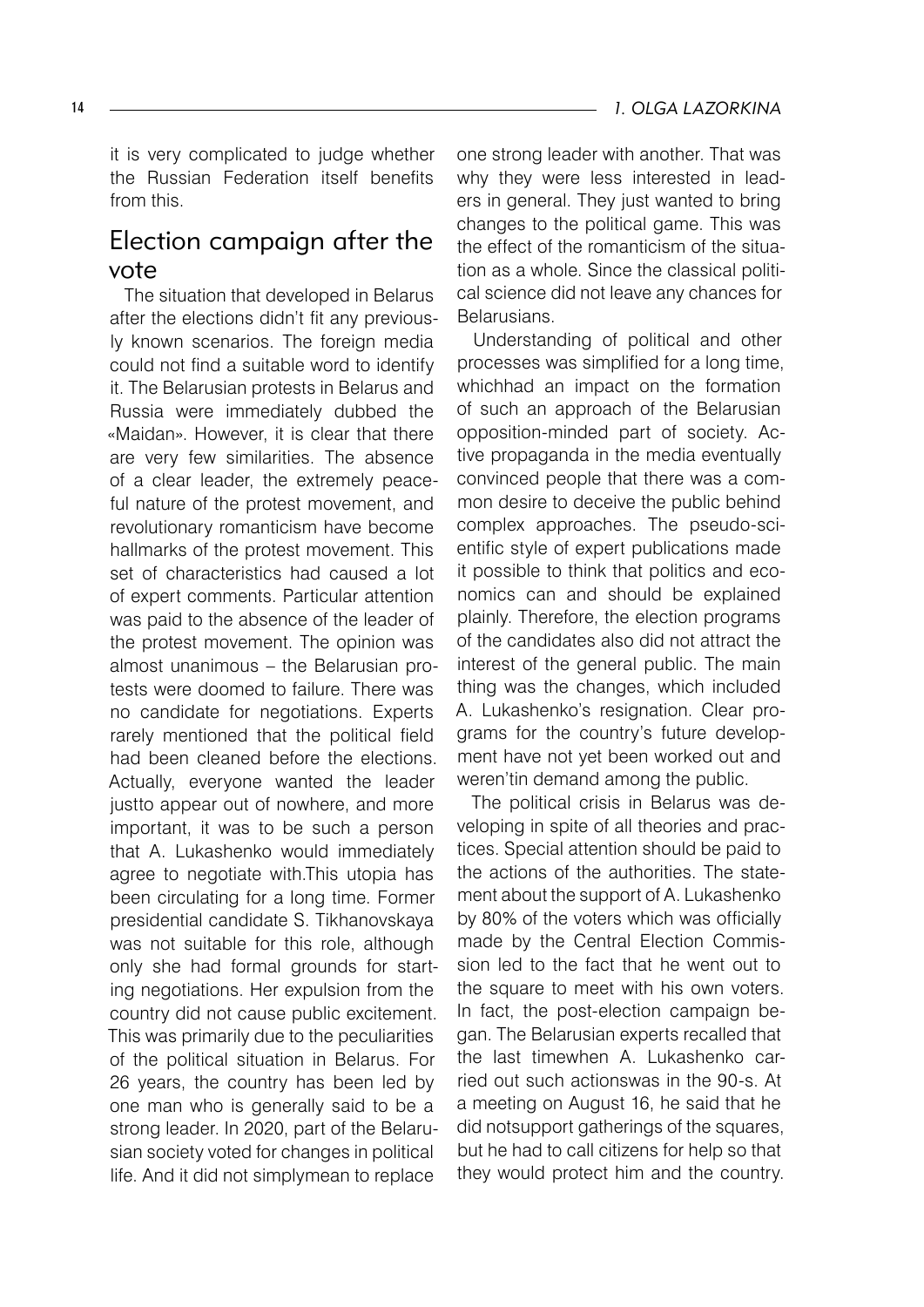Furthermore, in his speech A. Lukashenko again voiced the achievements of Belarus during his presidency, outlinedthe threats and challenges, mainly external ones, and urged to think about the future. This kind of set elements cliches in the speech of the head of state seemed exactlythe same as in thepre-election speech<sup>22</sup>. Meanwhile, the CEC announced the election results on August 14. On August 17, A. Lukashenko paid a visit to the MZKT plant<sup>23</sup>. Experts and the public named it a failure. The number of protesters grew. A. Lukashenko worked with the electorate for whole month of August.Rallies and marches in support of A. Lukashenko were organized. National symbols have gained incredible popularity until now. The citizens of Belarus got the opportunity to wear the official Belarusian flag as they like, even to hide behind it, to place them on cars and etc. Previously, this was not welcomed at all. The authorities were forced to create slogans and mottos that were posted on social networks. Belarusian composers wrote songs on purpose. A. Lukashenko held meetings withworking communities<sup>24</sup>. Official news channels also operatedin the same way as during the election campaign. They increased the number of analytical programs, invited experts who saw their main task as the need to convince the audience that the only correct choice today was the newly elected head of state, as a guarantor of peace and stability. The election campaign was in full swing.

## Political impasse

The events in Belarus after the elections developed so rapidly, that inside and outside the country, that everyone expected a quick resolution of the crisis situation. However, a solution was not found yet. Neither external pressure nor internal protests forced the security forces to retreat. The situation began to fluctuate — with the tides. At the same time, after A. Lukashenko's visit to Sochi and a meeting with President V. Putin, it became obvious that some step should be made forward. V. Putin announced his support for Belarus, which was experiencing unprecedented pressure from the West anda loan of about US  $$1.5$  billion<sup>25</sup>. Since the meeting was held in a closed format, it caused a heated discussion within the country and loud statements by opposition leader S. Tikhanovskaya that any agreements that could be signed during the meeting will not be recognized as legitimate. On September 23, A. Lukashenko took an unprecedented step in the opinion of most experts, including Russian ones. He held the inauguration without an official broadcast, which actually meant a violation of the procedure and the Law «On the President of the Republic of Belarus»26 . Foreign ambassadors, including those of the Russian Federation, were not invited to the inauguration. The subsequent refusal of the Russian delegation headed bythe Chair-

 $\overline{22}$  УчастиевмитингенаплощадиНезависимости, 16 August 2020,Официальный интернет-портал Президента Республики Беларусь, http://president.gov. by/ru/news\_ru/view/uchastie-v-mitinge-na-ploschadinezavisimosti-24312/ (accessed: 11.10.2020).

<sup>23 «</sup>Уходи» – Рабочие МЗКТ криками потребовали от Лукашенко уйти в отставку во время его выступления, 17 August 2020, Telegraf.by, https://telegraf.by/ obshhestvo/lukashenko-priletel-na-mzkt-na-vertoletek-zavodu-idut-kolonny-protestujushhih-drugihzavodov/(accessed: 1.11.2020).

<sup>24</sup> Участие в митинге в Гродно, 22 August 2020, Официальный интернет-портал Президента Республики Беларусь, http://president.gov.by/ru/news\_ru/ view/uchastie-v-mitinge-v-grodno-24373/(accessed: 1.11.2020).

<sup>25</sup> Путин дал обещание Лукашенко по кредиту на \$1,5 млрд, 14 September 2020, РБК, https://www.rbc. r u/politics/14/09/2020/5f5f69029a7947e22d77a2e3 (accessed: 26.9.2020).

<sup>26</sup> ЗАКОНРЕСПУБЛИКИБЕЛАРУСЬ № 3602-XІІ «О Президенте Республики Беларусь», 21.02.1995, Pravo.by, https://pravo.by/document/?guid=3871&p0= V19503602 (accessed: 17.10.2020).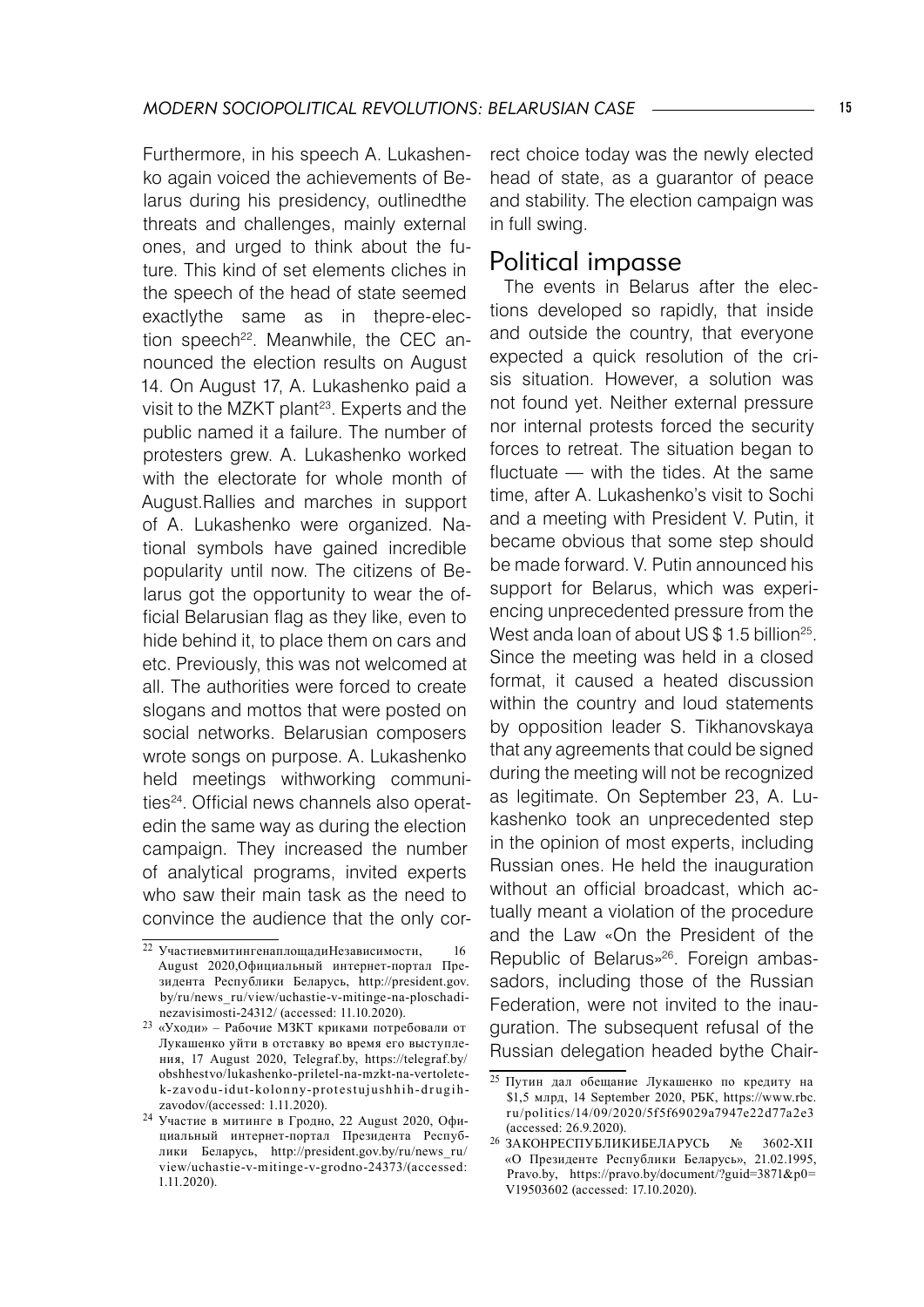man of the Federation Council V. Matvienko to visit Minsk to participate in the Forum of Regions showed that V. Putin's statements about the need for constitutional reform in Belarus and the secret inauguration are incompatible with the Russian position.

The inauguration was the starting point for the next phase. The EU condemned A. Lukashenko's action and admitted that such actions can only indicate the weakness and uncertainty of the authorities<sup>27</sup>. Extensive discussion of the issue of sanctions against the current government in Belarus went on along with a series of high-level meetings with expresidential candidate S. Tikhanovskaya. Within a month she managed to do what A. Lukashenko could not do in 26 years. Though the meetings with the leaders of Lithuania and Poland were viewed only as hostile steps from neighbours, who had accumulated many problems, the meetings with the President of France and the Chancellor of Germany changed the situation efficiently. S. Tikhanovskaya assumed the role of the nation's leader. Her statements became tangible and confident, the housewife gradually faded into the background. In early October, the EU and the USA adopted personal sanctions against the Belarusian authorities<sup>28</sup>. Economic sanctions have not been considered to date. In response, the current government recalled the ambassadors from Poland and Lithuania and demanded that the staff of the diplomatic

missions of these countries must be reduced29. In addition, Belarusian officials said that the sanctions were not new to them and had no decisive significance for the country. The ball game continued with the departure of the EU ambassadors in solidarity. On October 10, the Belarusian and foreign public was shocked by the news about A. Lukashenko's visit to the KGB pre-trial detention center andmeeting the opposition leaders who have been in prison for several months<sup>30</sup>. The round table, flowers and the main subject of the conversation stirred up the world media. A. Lukashenko discussed constitutional reforms with prisoners. The verdict of almost all the experts was unambiguous – that was the newest political technology.

Thus, the current stage can be called political chaos, when the public is offered a set of illogical and vague actions. Obviously, most of them are intended to tire ordinary citizens and force them to abandon protests. These steps can only be considered tactical. The lack of a clear strategy has already led the situation to a political deadlock, the ways out of which are narrowing down every day. Two options are clearly visible – a military solution or a guerrilla war.

#### Conclusions

Any crisis situation must be resolved one way or another. Today the forecasts regarding the Belarusian political crisis

 $27$  Belarus: Declaration by the High Representative on behalf of the European Union on the so-called «inauguration» of Aleksandr Lukashenko, 24 September 2020, European Council, https://www.consilium. europa.eu/en/press/press-releases/2020/09/24/belarusdeclaration-by-the-high-representative-on-behalf-ofthe-european-union-on-the-so-called-inauguration-ofaleksandr-lukashenko/(accessed: 9.10.2020).

<sup>28</sup> Евросоюз и США ввели санкции против Беларуси, 1 October 2020, BBC, https://www.bbc.com/russian/ news-54381677 (accessed: 3.11.2020).

<sup>29</sup> Беларусь предложила Литве и Польше привести к паритету с белорусскими численность их диппредставительств, 2 October 2020, БЕЛТА, https:// www.belta.by/politics/view/belarus-predlozhilalitve-i-polshe-privesti-k-paritetu-s-belorusskimichislennost-ih-dippredstavitelstv-409265-2020/?utm\_source=belta&utm\_medium=news&utm\_ campaign=accent (accessed: 19.10.2020).

<sup>30</sup> Встреча с представителями оппозиционных политических движений, 10 October 2020, Официальный интернет-портал Президента Республики Беларусь, http://president.gov.by/ru/news\_ru/view/vstrechas-predstaviteljami-oppozitsionnyx-politicheskixdvizhenij-24690/ (accessed: 11.10.2020).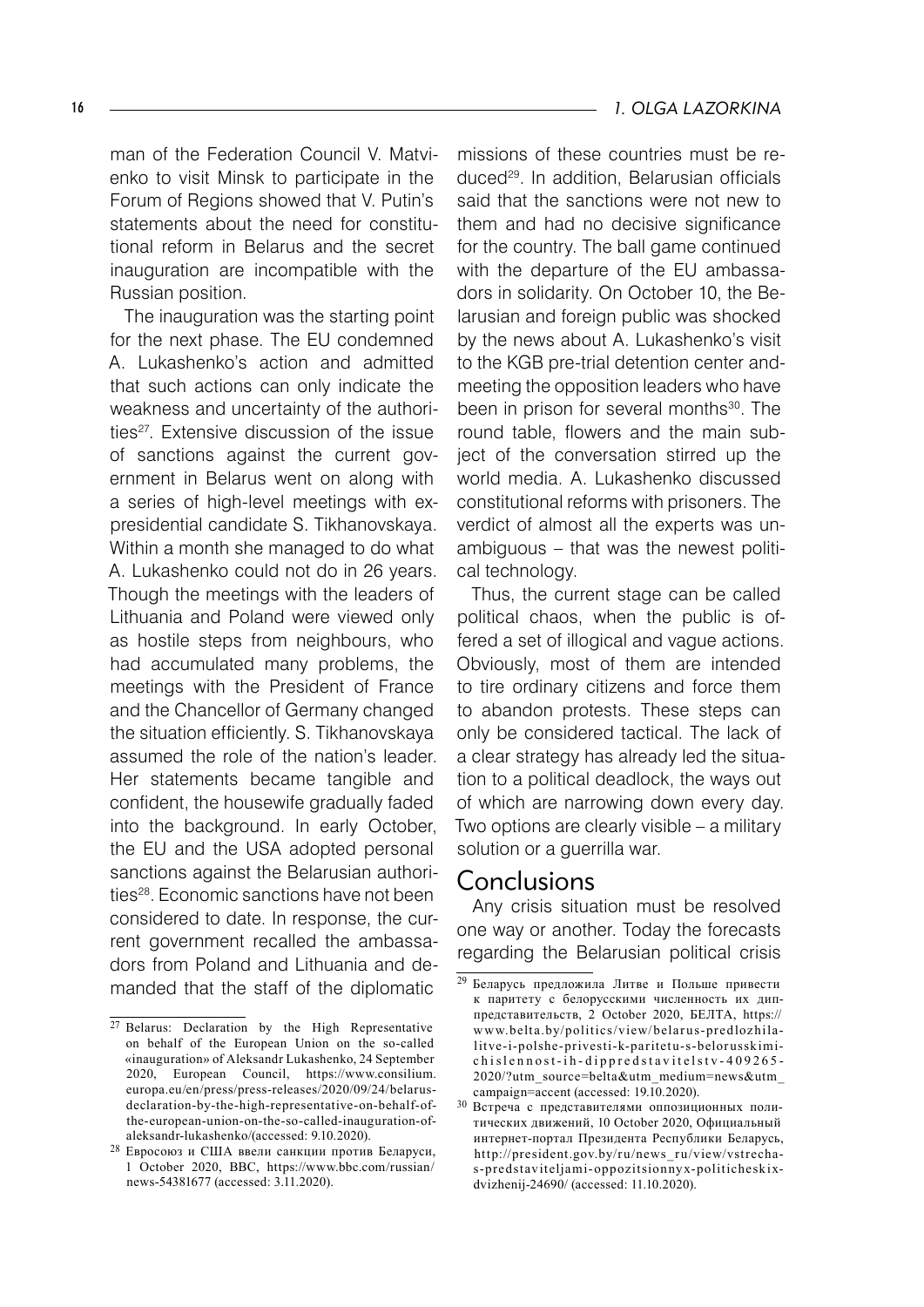are very different. And they depend on the questions that the experts ask themselves. One thing is certain – that within a few months the Belarusians made a big step forward. The political culture in the country is being actively formed and will only improve in the future. Romanticism and high expectations are natural attributes of the first stage, which are transformed into a realistic view and sober assessments of what is happening now andabout the future.

As for the duration of the crisis, it will depend on the development of the revolutionary situation. At present, we can only talk about two of its signs – the lower classes cannot live in the old way, and the upper classes cannot govern as before, and they realize this. The third, in fact the most important signisthe ability to take massive action, which is at the stage of formation. Workers' strikes are sporadic. Namely, the turning point of the situation towards the opposition-minded public depends on them. The situation is complicated by the absence of political parties to a large extent. All candidates who applied for the post of President of Belarus were non-partisan. And the opposition during the campaign realized its importance. V. Babariko in his address on August 31 announced the creation of the party «Together». A. Lukashenko also said on September 15 that the society needs political parties and a new law on political parties is being worked out. However, intention is not yet realization. Even the adoption of the law will not mean that parties will be quickly organized and gain influence among the population being able to influence the political situation. This will also be a deterrent.

The political crisis in Belarus was marked by a lack of understanding between the actors. The rhetoric of the

current government was in constant discordance with the expectations of the part of the public who were in favor of changes. The existence of such political conflict was not recognized. Meanwhile, the conflict, which began as a regime conflict, aimed at overthrowing the existing political system smoothly turned into a role and status conflict. It assumes an increase in political rights and freedoms, the possibility of participating in political life and influencing it. Although it was difficult to talk about an increase in the level of understanding the participants, they independently came to the same result. This may explain the peaceful nature of the protests. The Belarusians managed to immediately move to a higher level of realizingthe essence of political processes. They refused to overthrow, i.e. violent methods in exchange for organic and evolutionary development.

The fashion for foreign interference in the internal affairs of others appeared long ago. Belarus entered this mainstream on its own initiative. The campaign and elections were supposed to reveal the consent or opposition of the internal players. At the same time, almost immediately the circle of participants went beyond the state. The political crisis in Belarus began to develop horizontally. The internal conflict was transformed into the «Belarusian issue» and entered the regional agenda. The declared solidarity could not hide the interests of the actors, which had been in a state of confrontation for a long time. Thus, painful regional issues were brought to the surface. The relations with the Russian Federation were top-priority. The most sensitive topics were interference in the elections and the construction of «Nord Stream 2». At these two points the interests of most of the EU countries and the USA converged.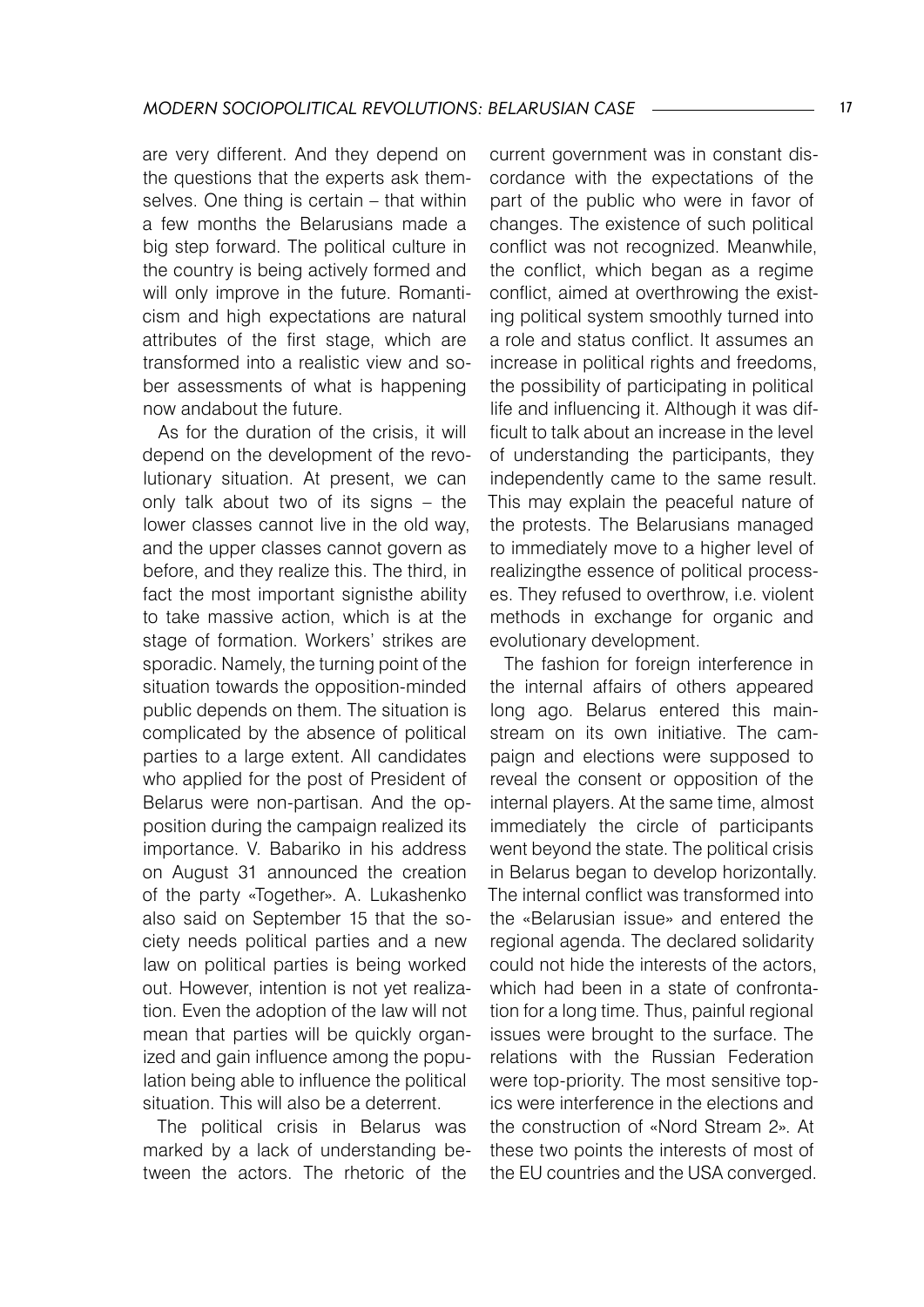And Belarus got the opportunity to maneuver. As the development of the situation has shown, external players have a special attitude towards Belarus. And we are talking not only about the important geopolitical position of the country, but to a greater extent about the Belarusians, who are respected in the European environment and in Russia. External pressure on the current government in Belarus cannot be regarded as one of the key factors in resolving the crisis situation.The country's sovereignty will acquire a new content with any option for the conflict resolution.

The political crisis in Belarus has raised one more wave of discussion about the new quality of social networks, namely telegram-channels, in the development and escalation of internal conflicts. The Belarusian authorities took the path of exposing dirty technologies, generously described in the manuals for organizing «color» revolutions. A. Lukashenko actually admitted that the war in the information space had been lost. As the development of the situation in Belarus had shown, in the presence of common features, intervention through telegramchannels and tactics of action had a specific national connotation. In fact, in the Belarusian case, the behavior of the authorities and, in particular, A. Lukashenko has been scrutinized. And since the previous election campaigns were carried out according to the same scenario, it was not difficult to develop a strategy for social networks. The technologists of the «NEXTA» channel simply analyzed the events and mistakes that were made in abundance by the Belarusian authorities. The situation in Belarus has shown that today it isn't enough to realize the technologies of «color» revolutions. This can only be regarded as weakness. It is

necessary to be ready to respond to the challenges in the information space by developing anti-crisis programs at the state level.

The originality of the Belarusian case is reflected by in the fact that the explosion took place in a socially oriented state. No matter how we assess the actions of the Belarusian authorities today, the internal situation in the country before the start of the pandemic was stable. Programs aimed at social support of vulnerable groups of the population were in place. Industries worked steadily. The uncertain position of the workers in the protest movement is a vivid confirmation of this. The strategic mistake was the introduction of the term stability into circulation, which mainly meant peace and tranquility. The crisis showed that the long existence of a political system did not make it stable by default. Obviously insufficient circulation in the segment of staffwent against the natural need for the desire for power and influence among the educated and financially secured category of citizens. The Belarusians model proved that even inactivity in politics can facilitate specific political culture. But authorities missed this crucial changes. The existence of a long period of so-called strong power has created the phenomenon «lack of leadership» in Belarus, which will remain in the political scope and will receive its further development. Under the influence of internal and external factors, the political system in Belarus has entered a phase of unstable equilibrium, which does not imply restoration of balance. At the same time, it is possible that an intermediate phase of short-term equilibrium is possible. But it has no potential to transform into stability.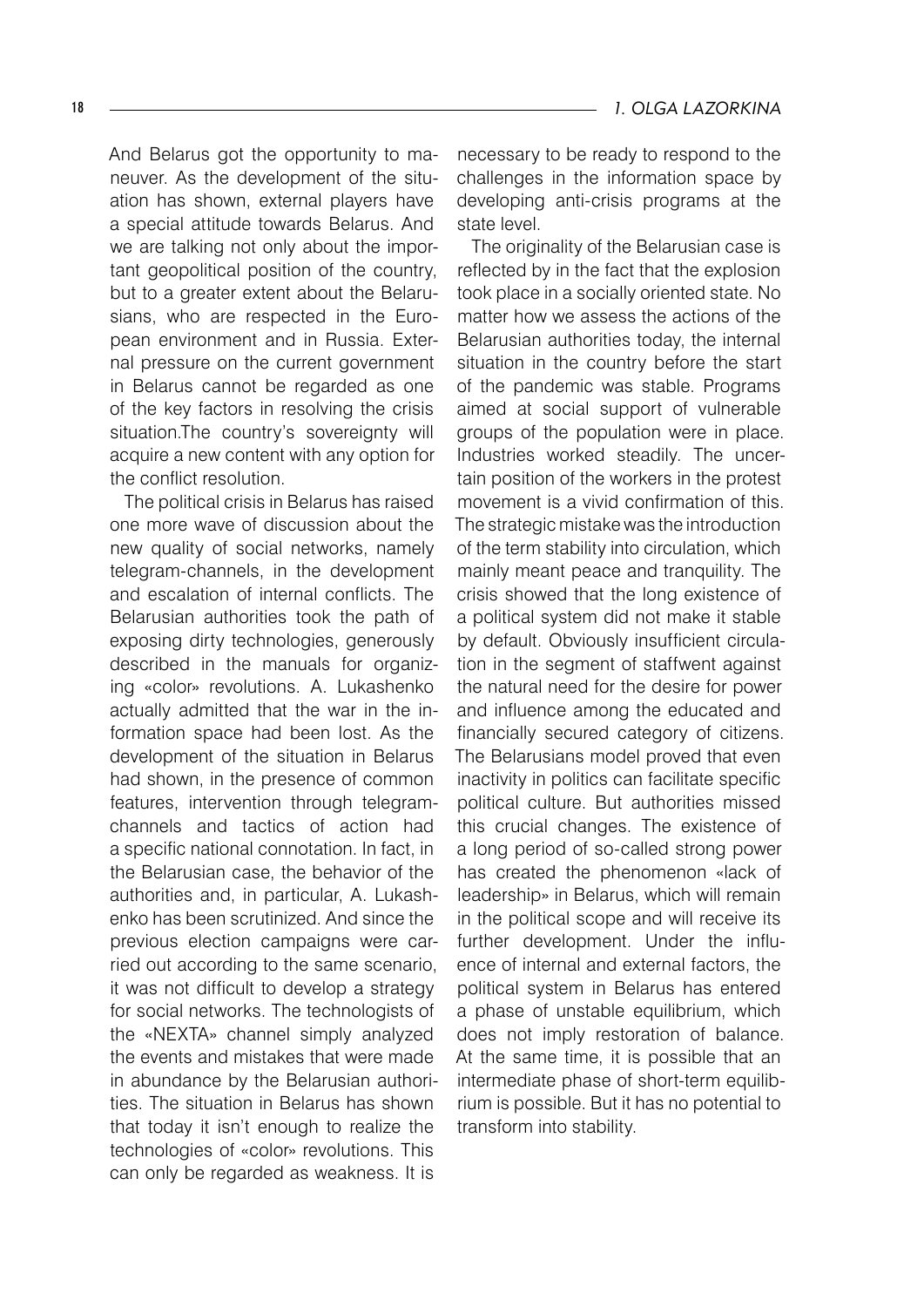## Bibliography<br>Belarus: Declarar

- Declaration by the High Representative on behalf of the European Union on the so-called «inauguration» of Aleksandr Lukashenko, 24 September 2020, European Council, https://www. consilium.europa.eu/en/press/pressreleases/2020/09/24/belarus-declarationby-the-high-representative-on-behalf-ofthe -eu ropean -u nion - on -the -so -called inauguration-of-aleksandr-lukashenko/ (accessed: 9.9.2020).
- Femia J., Pareto and Political Theory, Routledge, London 2006. p. 70
- Presidents of Lithuania, Estonia, Latvia and Poland call for action on Belarus, 13 August 2020, President.ee, https://www.president. e e/en/meedia/press-releases/16115presidents-of-lithuania-estonia-latvia-andpoland-call-for-action-on-belarus/index. html (датаобращения 27.09.2020).

#### In Russian

- Беларусь предложила Литве и Польше привести к паритету с белорусскими численность их диппредставительств, 2 October 2020, БЕЛТА, https:// www.belta.by/politics/view/belarusp redloz hila -lit ve -i-polshe -p rivesti-kparitetu-s-belorusskimi-chislennost-ihdippredstavitelstv- 409265-2020/?utm\_ source=belta&utm\_medium=news&utm\_ campaign=accent (accessed: 19.10.2020).
- Валерий Цепкало. 8 May 2020, Facebook, https://www.facebook.com/tsepkalo/ posts/3168936513156859 (accessed: 1.9.2020).
- Виктор Бабарико.12 May 2020, Facebook, https://www.facebook.com/vdbabariko/ posts/10217277415430295(accessed: 3.9.2020).
- Встреча с педагогическим активом Беларуси. 29 June 2020, Официальный интернет-портал Президента Республики Беларусь, http://president.gov.by/ru/news\_ r u/view/vst recha-s -pedagogicheskim aktivom-belarusi-23915/(accessed: 10.10.2020).
- Встреча с председателем Исполнительного комитета – исполнительным секретарем СНГ Сергеем Лебедевым, 10 August 2020, Официальный интернет-портал Президента Республики Беларусь, http://president.gov.by/ru/news\_ru/view/ vstrecha-s-predsedatelem-ispolnitelnogokomiteta-ispolnitelnym-sekretarem-sngsergeem-lebedev ym-24220/ (accessed: 22.9.2020).
- Встреча с представителями оппозиционных политических лвижений, October 2020, Официальный интернетпортал Президента Республики Беларусь, http://president.gov.by/ru/news\_ru/ view/vstrecha-s-predstaviteljamioppozitsionnyx-politicheskix-dvizhenij-24690/ (accessed: 11.10.2020).
- Госсекретарь США Майкл Помпео прибыл с визитом в Минск, 1 February 2020, БЕЛТА, htt ps://www.belta.by/politics/ view/gossek retar-ssha-majkl-pompeopribyl-s-vizitom-v-minsk-378012-2020/ (accessed: 17.10.2020).
- Евросоюз и США ввели санкции против Беларуси, 1 October 2020, BBC, https:// www.bbc.com/russian/news-54381677 (accessed: 3.11.2020).
- Жена Сергея Тихановского подает документы в ЦИК на регистрацию своей группы, 15 May 2020, Tut.by, https://news. tut.by/elections/684787.html?c (accessed: 13.10.2020).
- ЗАКОН РЕСПУБЛИКИ БЕЛАРУСЬ№ 3602-XІІ «О Президенте Республики Беларусь», 21.02.1995, Pravo.by, https://pravo. by/document/?guid=3871&p0=V19503602 (accessed: 17.10.2020).
- Лукашенко: нам готовили эту заварушку, планируют это и направляют США,21 August 2020, БЕЛТА, https://www.belta. by/president/view/lukashenko-namgotovili-etu-zavarushku-planirujut-eto-inapravljajut-ssha-403655-2020/ (accessed: 14.9.2020).
- «Меня сравнивали с Дудем, Навальным и Зеленским, но я – Тихановский, какой есть».Интервьюглавногооппозиционера Беларуси, 26 May 2020, RTVI, https://rtvi.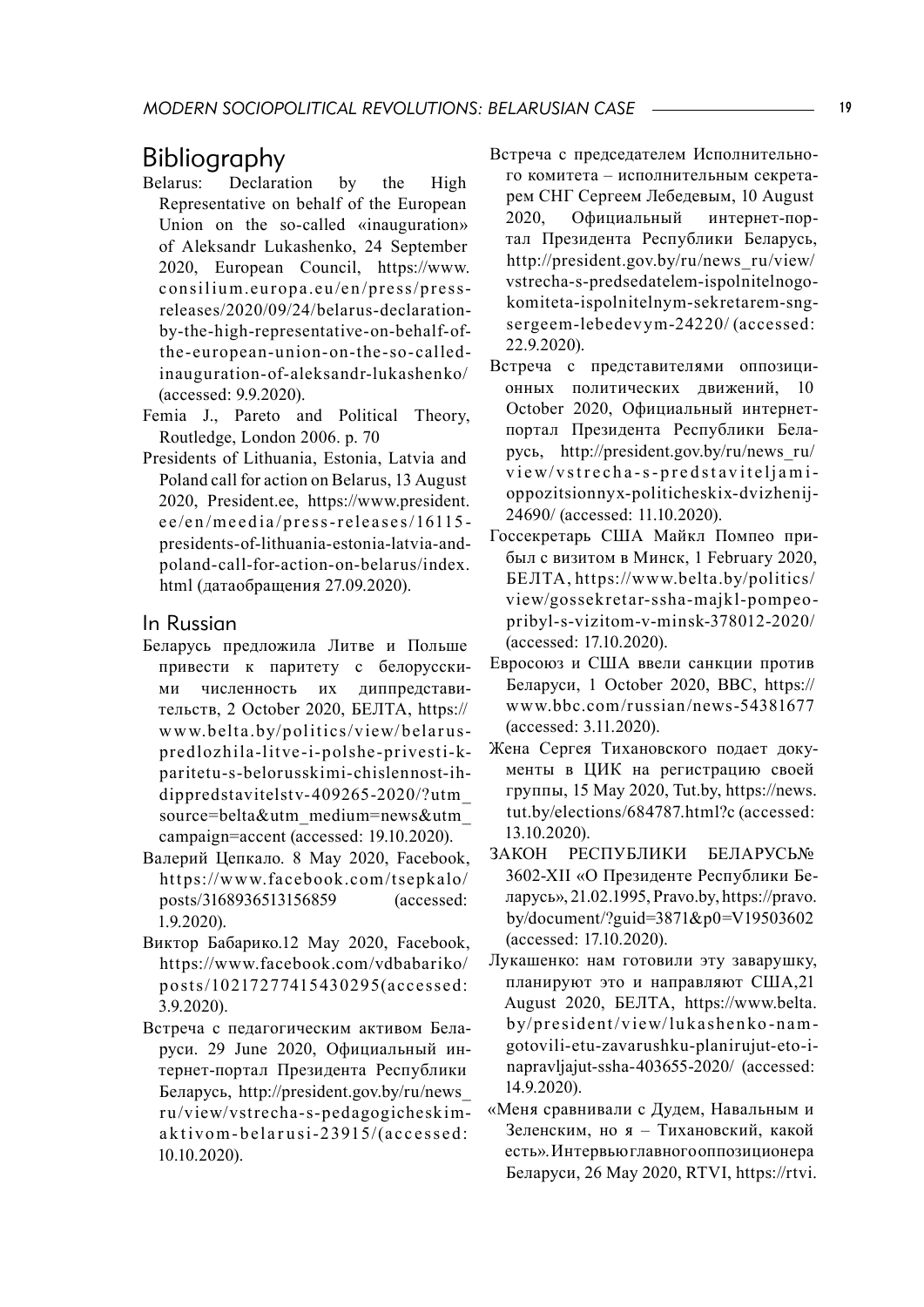com/broadcast/ya-tikhanovskiy-kakoyest-inter vy u-glavnogo -oppozitsionerabelarusi/ (accessed: 7.9.2020).

- Обитогах выборов Президента Республики Беларусь в 2020 году, 14 August, Центризбирком, http://rec.gov.by/sites/default/ files/pdf/2020/inf9.pdf (accessed: 30.9.2020).
- По ходатайству Генерального прокурора Российской Федерации задержанные ранее на территории Республики Беларусь российские граждане возвращены в РФ, 14 August 2020, Генеральная прокуратура Российской Федерации, https:// genproc.gov.ru/smi/news/genproc/news-1886440/ (accessed: 18.10.2020).
- Под Минском задержаны 32 боевика иностранной частной военной компании, 29 July 2020, БЕЛТА, https://www.belta.by/incident/ view/pod-minskom-zaderzhany-32-boevikainostrannoj-chastnoj-voennoj-kompanii-400470-2020/ (accessed: 25.10.2020).
- Половозрастная структура населения Республики Беларусь на 1 января 2019 г. и среднегодовая численность населения за 2018 год, 23 April 2020, БЕЛСТАТ, https://www.belstat.gov.by/ofitsialnayastatistika/publications/izdania/public\_ bulletin/index\_13474/
- Польский PERN сообщил о планах запуска «Дружбы» в реверс, 28 February 2020, Интерфакс-Запад. URL.: https://interfax.by/ news/biznes/novosti\_\_kompaniy/1272157/ (дата обращения 20.09.2020).
- Посещение войсковой части 3214 внутренних войск МВД в Минске, 28 July 2020, Официальный интернет-портал Президента Республики Беларусь,http://president.gov.by/ru/news\_ r u/view/poseschenie -vojskovoj-chasti-3214 -v nut ren nix-vojsk-mvd-v-minske - 24124/(accessed: 1.10.2020).
- Посещение Минского тракторного завода, 29 May 2020, Официальный интернетпортал Президента Республики Беларусь, http://president.gov.by/ru/news\_ru/ view/poseschenie-minskogo-traktornogozavoda-23712/ (accessed: 19.9.2020).
- Послание белорусскому народу и Национальному собранию, 4 August 2020, Офи-

циальный интернет-портал Президента Республики Беларусь.//http://president.  $gov.bv/ru/news$   $ru/view/poslanie$ belorusskomu-narodu-i-natsionalnomusobraniju-24168/(accessed: 17.10.2020).

- Путин дал обещание Лукашенко по кредиту на \$1,5 млрд, 14 September 2020, РБК, https://www.rbc.ru/politics/14/09/ 2020/5f5f69029a7947e22d77a2e3 (accessed: 26.9.2020).
- Рабочая поездка в Пуховичский район, 24 July 2020, Официальный интернет-портал Президента Республики Беларусь, http://president.gov.by/ru/news\_ru/view/ rabochaja-poezdka-v-puxovichskij-rajon-24101/ (accessed: 4.9.2020).
- Совещание во Дворце Независимости, 15 August 2020, Официальный интернетпорталПрезидентаРеспубликиБеларусь, http://president.gov.by/ru/news\_ru/view/ soveschanie -vo -dvortse -nezavisimosti-24300/ (accessed: 23.9.2020).
- Совещание по актуальным социально-экономическим и политическим вопросам,25 May 2020, Официальный интернет-портал Президента Республики Беларусь, http://president. gov.by/ru/news\_ru/view/soveschanie-poaktualnym-sotsialno-ekonomicheskim-ipoliticheskim-voprosam-23668/ (accessed: 13.9.2020).
- Участие в митинге в Гродно, 22 August 2020, Официальный интернет-портал Президента Республики Беларусь, http://president.gov.by/ru/news\_ru/view/ u c h a s t i e - v - m i t i n g e - v - g r o d n o - 24373/(accessed: 1.11.2020).
- Участие в митинге на площади Независимости, 16 August 2020,Официальный интернет-портал Президента Республики Беларусь, http://president.gov.by/ ru/news\_ru/view/uchastie-v-mitinge-naploschadi-nezavisimosti-24312/ (accessed: 11.10.2020).
- «Уходи» Рабочие МЗКТ криками потребовали от Лукашенко уйти в отставку во время его выступления, 17 August 2020, Telegraf.by, https://telegraf.by/obshhestvo/ lukashenko-priletel-na-mzkt-na-vertolete-